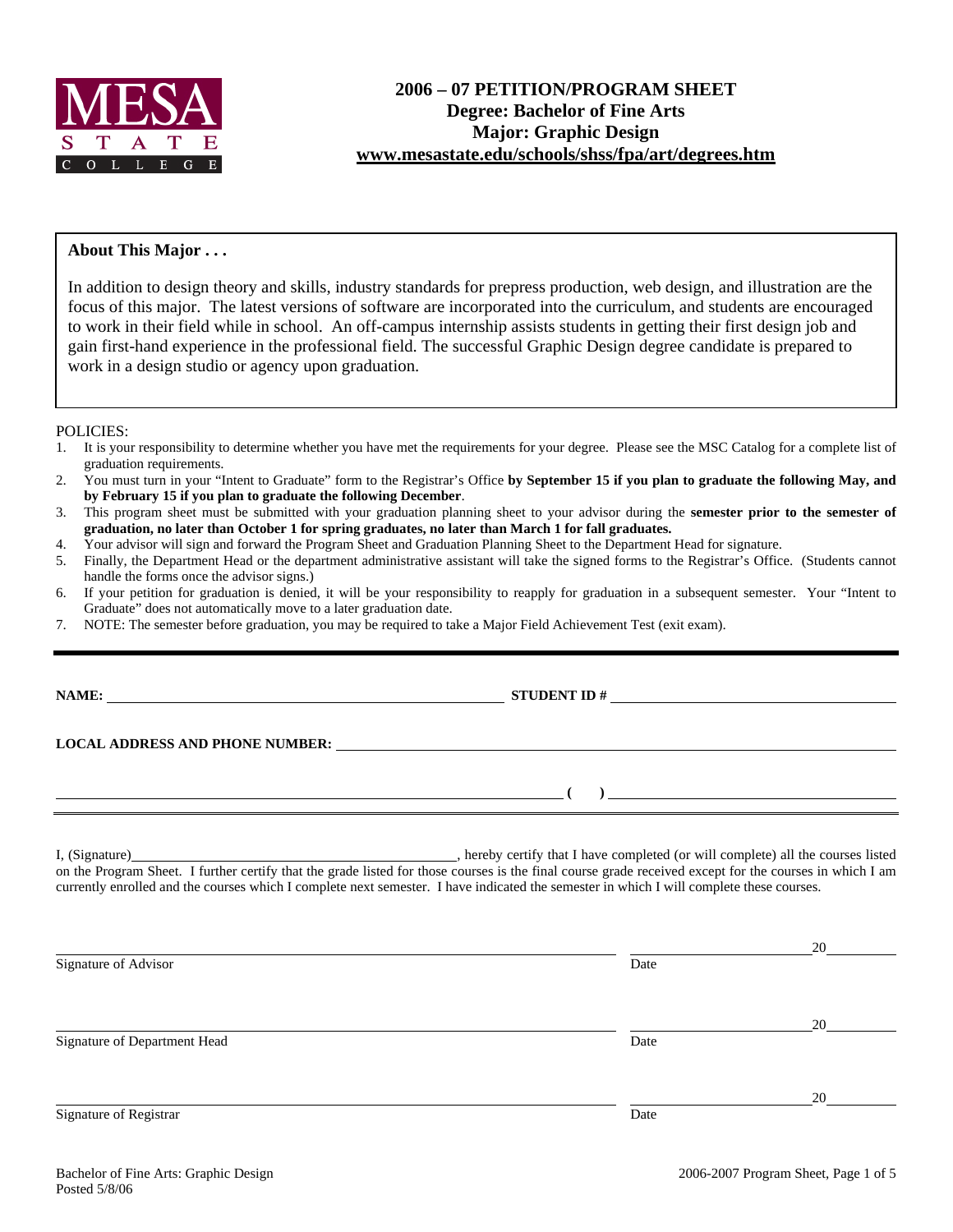- Must earn 120 semester hours and meet the academic residency requirements to earn a baccalaureate degree at Mesa State College.
- Must earn a minimum of 40 semester hours in upper division courses (i.e., 300-level and 400-level courses).
- A cumulative grade point average of 2.0 or higher must be maintained for all courses taken and for all courses in the major.
- Must maintain at least a 3.0 average in their upper division GRAR courses.
- No more than 6 semester hours of independent study courses can be used toward the degree.
- When filling out this program sheet a course can only be used once, i.e., no double counting is allowed between categories.
- Excess KINA/HPWE courses beyond the two required and pre-collegiate courses (usually numbered below 100) cannot be used for graduation.
- All degree requirements must be completed as described. Any exceptions or substitutions must be recommended in advance by the faculty advisor and approved by the Department Head.
- It is recommended that students work closely with a faculty advisor when selecting courses and scheduling classes prior to registration.
- Students are required to participate in exit examinations or other programs deemed necessary to comply with the college accountability requirement.

General Education Requirements (Minimum of 33 semester hours) See the M.S.C. catalog for the list of courses that meet the general education categories.

| Trns/Subs<br>No.<br>Grade<br>Term<br>Course<br>Credit<br>Year                   | Trns/Subs<br>No.<br>Grade<br>Credit<br>Term<br>Year<br>Course         |  |  |  |  |  |  |
|---------------------------------------------------------------------------------|-----------------------------------------------------------------------|--|--|--|--|--|--|
| English: ENGL 111 and 112 (6 semester hours, must receive a grade               | Social and Behavioral Sciences: (6 Semester Hours)                    |  |  |  |  |  |  |
| of "C" or higher, must be completed by the time the student has 60              |                                                                       |  |  |  |  |  |  |
| semester hours.)                                                                |                                                                       |  |  |  |  |  |  |
| *ENGL                                                                           |                                                                       |  |  |  |  |  |  |
| *ENGL                                                                           | <b>Fine Arts:</b> (3 semester hours)                                  |  |  |  |  |  |  |
| *ENGL 129, Honors English, may be substituted for ENGL 111 and ENGL             |                                                                       |  |  |  |  |  |  |
| 112. Must earn a grade of "C" or better. May need to take additional electives. |                                                                       |  |  |  |  |  |  |
|                                                                                 |                                                                       |  |  |  |  |  |  |
| <b>Math:</b> MATH 110 or higher (3 semester hours, must receive a grade         | <b>Natural Sciences:</b> (6 semester hours)                           |  |  |  |  |  |  |
| of "C" or better, must be completed by the time the student has 60              | (At least one course must include a lab)                              |  |  |  |  |  |  |
| semester hours.)                                                                |                                                                       |  |  |  |  |  |  |
| <b>MATH</b>                                                                     |                                                                       |  |  |  |  |  |  |
|                                                                                 |                                                                       |  |  |  |  |  |  |
| <b>Humanities:</b> (6 semester hours)                                           |                                                                       |  |  |  |  |  |  |
|                                                                                 | <b>Applied Studies:</b> (3 semester hours)                            |  |  |  |  |  |  |
|                                                                                 |                                                                       |  |  |  |  |  |  |
|                                                                                 |                                                                       |  |  |  |  |  |  |
| <b>Other Requirements (9 semester hours)</b>                                    |                                                                       |  |  |  |  |  |  |
| <b>Kinesiology:</b> (3 Semester Hours)                                          | <b>Bachelor of Arts Degree Distinction:</b> (6 semester hours)        |  |  |  |  |  |  |
| Trns/Subs<br>Credit<br>Grade<br>Term<br>Year<br>Course<br>No.                   | (Two <b>consecutive</b> classes in the <b>same</b> foreign language.) |  |  |  |  |  |  |
|                                                                                 |                                                                       |  |  |  |  |  |  |

| KINE/HPWA<br>100                                                        | Course                                                                                             | No. | redit_ | Grade | Term | Year | Trns/Subs |
|-------------------------------------------------------------------------|----------------------------------------------------------------------------------------------------|-----|--------|-------|------|------|-----------|
| KINA/HPWE                                                               |                                                                                                    |     |        |       |      |      |           |
| <b>KINA/HPWE</b>                                                        |                                                                                                    |     |        |       |      |      |           |
| See the M.S.C. catalog for the list of approved KINA/HPWE/Selected DANC | (FLAS 114 & 115 will <b>NOT</b> fulfill this requirement.) ( <b>Must</b> receive a grade of "C" or |     |        |       |      |      |           |
| courses.                                                                | above.)                                                                                            |     |        |       |      |      |           |

### **Graphic Design Major Requirements (66 semester hours)**

All Graphic Design majors must maintain at least a 3.0 average in their **upper division GRAR** courses.

| <b>Art Core</b> (36 semester hours) |                     |                           |       |      |      |                                                                  |             |                                                                       |                           |       |      |      |           |
|-------------------------------------|---------------------|---------------------------|-------|------|------|------------------------------------------------------------------|-------------|-----------------------------------------------------------------------|---------------------------|-------|------|------|-----------|
| Course                              | No.                 | Credit                    | Grade | Term | Year | Trns/Subs                                                        | Course      | No.                                                                   | Credit                    | Grade | Term | Year | Trns/Subs |
| *ARTE                               | 101                 | $\overline{\phantom{0}3}$ |       |      |      |                                                                  | ARTE        | <u>251</u>                                                            | $\frac{3}{2}$             |       |      |      |           |
| *ARTE                               | 102                 | $\overline{\mathbf{3}}$   |       |      |      |                                                                  | <b>ARTE</b> | 291                                                                   | $\overline{\mathbf{3}}$   |       |      |      |           |
| <b>ARTE</b>                         | 118                 | $\overline{\mathbf{3}}$   |       |      |      |                                                                  | ARTE        | 315                                                                   | $\overline{3}$            |       |      |      |           |
| <b>ARTE</b>                         | 119                 | 3                         |       |      |      |                                                                  | ARTE        | 316                                                                   | $\overline{\phantom{a}3}$ |       |      |      |           |
| *ARTE                               | 151                 | 3                         |       |      |      |                                                                  | ARTE        | 351                                                                   | $\overline{3}$            |       |      |      |           |
|                                     |                     |                           |       |      |      |                                                                  |             |                                                                       |                           |       |      |      |           |
|                                     |                     |                           |       |      |      | Art Studio 200 Level (3 semester hours selected from ARTE 271 or |             | <b>Art Studio 300 Level</b> (3 semester hours selected from ARTE 371, |                           |       |      |      |           |
| <b>ARTE 272)</b>                    |                     |                           |       |      |      |                                                                  |             |                                                                       | ARTE 372, or ARTE 391)    |       |      |      |           |
| <b>ARTE</b>                         | 2 $\qquad$ 3        |                           |       |      |      |                                                                  | ARTE        |                                                                       | $3 \qquad \qquad 3$       |       |      |      |           |
|                                     |                     |                           |       |      |      |                                                                  |             |                                                                       |                           |       |      |      |           |
|                                     | Continued on page 3 |                           |       |      |      |                                                                  |             | * Need a "B" or higher                                                |                           |       |      |      |           |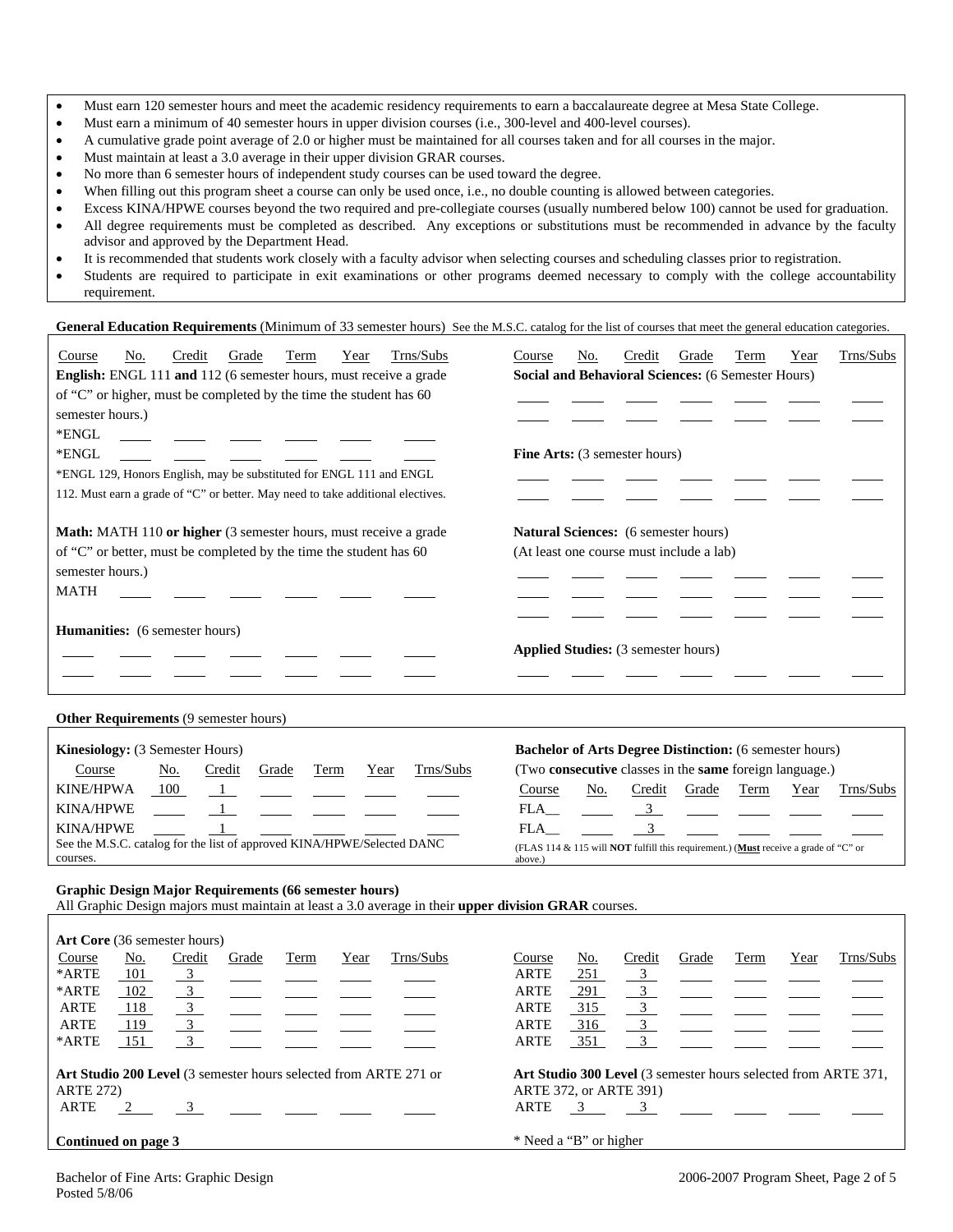| <b>Graphic Design Concentration:</b> (30 Semester Hours) |     |        |       |      |      |           |             |            |        |       |      |      |           |
|----------------------------------------------------------|-----|--------|-------|------|------|-----------|-------------|------------|--------|-------|------|------|-----------|
| Course                                                   | No. | Credit | Grade | Term | Year | Trns/Subs | Course      | No.        | Credit | Grade | Term | Year | Trns/Subs |
| *GRAR                                                    | 215 |        |       |      |      |           | <b>GRAR</b> | 338        |        |       |      |      |           |
| $*GRAR$                                                  | 221 |        |       |      |      |           | <b>GRAR</b> | <u>405</u> |        |       |      |      |           |
| <b>GRAR</b>                                              | 301 |        |       |      |      |           | <b>GRAR</b> | 450        |        |       |      |      |           |
| <b>GRAR</b>                                              | 320 |        |       |      |      |           | <b>GRAR</b> | 493        |        |       |      |      |           |
| <b>GRAR</b>                                              | 337 |        |       |      |      |           | <b>GRAR</b> | 499        |        |       |      |      |           |

\* Need a "B" or higher.

- All GRAR courses must be taken in sequence, i.e, all 200-level courses must be completed before 300-level may be taken and 300-level courses must be completed before 400-level may be taken.
- A formal application to the Graphic Art program must be completed after earning a "B" or higher in ARTE 101, ARTE 102, ARTE 151, GRAR 215, and GRAR 221.

**Electives** (All college level courses appearing on your final transcript, **not listed above** that will bring your total semester hours to 120 hours. Excludes KINA/HPWE activity courses.) (11-12 semester hours; additional upper division hours may be needed.)

| Course | No. | Credit | Grade | Term | Year | Trns/Subs | Course | <u>No.</u> | Credit Grade Term | Year | Trns/Subs |
|--------|-----|--------|-------|------|------|-----------|--------|------------|-------------------|------|-----------|
|        |     |        |       |      |      |           |        |            |                   |      |           |
|        |     |        |       |      |      |           |        |            |                   |      |           |
|        |     |        |       |      |      |           |        |            |                   |      |           |
|        |     |        |       |      |      |           |        |            |                   |      |           |
|        |     |        |       |      |      |           |        |            |                   |      |           |
|        |     |        |       |      |      |           |        |            |                   |      |           |

# **GRADUATION INFORMATION**

See the "Undergraduate Graduation Requirements" in the Mesa State College catalog for additional graduation information.

**GENERAL EDUCATION REQUIREMENTS** (Minimum of 33 Semester hours) See current Mesa State College catalog for list of courses that fulfill the requirements below. If one (or more) of the selections below is required in your major, you must use it to fulfill the major requirement and **make a different selection to meet the general education requirement. The courses may not be used to fulfill both requirements.**

**English – 6** Semester hours (Must be **completed** before student has 60 semester hours. Must receive grade of "C" or above.) ENGL 111 **and** ENGL 112 **or** ENGL 129 *(by permission)*

**Mathematics – 3** Semester hours chosen from: MATH 110 **or higher** (Must be **completed** before student has 60 semester hours. Must receive grade of "C" or above.)

**Humanities – 6** semester hours

**Social and Behavioral Sciences – 6** semester hours

**Fine Arts – 3** semester hours

**Natural Sciences – 6** semester hours (At least one course must include a lab.)

**Applied Studies – 3** semester hours

### **OTHER REQUIREMENTS** (9 Semester Hours)

**Kinesiology – 3** Semester Hours Each student must take KINE/HPWA 100 together with two KINA/HPWE/Selected DANC courses. See current catalog for listing.

**Degree Distinction – 6** Semester Hours Select from one of the following sequences: FLAF 111 *followed by* FLAF 112 **or** FLAG 111 *followed by* FLAG 112 Or FLAS 111 *followed by* FLAS 112 **or** Two **consecutive** classes in the **same** foreign language. \*(FLAS 114 & 115 will **NOT** fulfill this requirement. **Must** receive a grade of "C" or above in **both** classes.)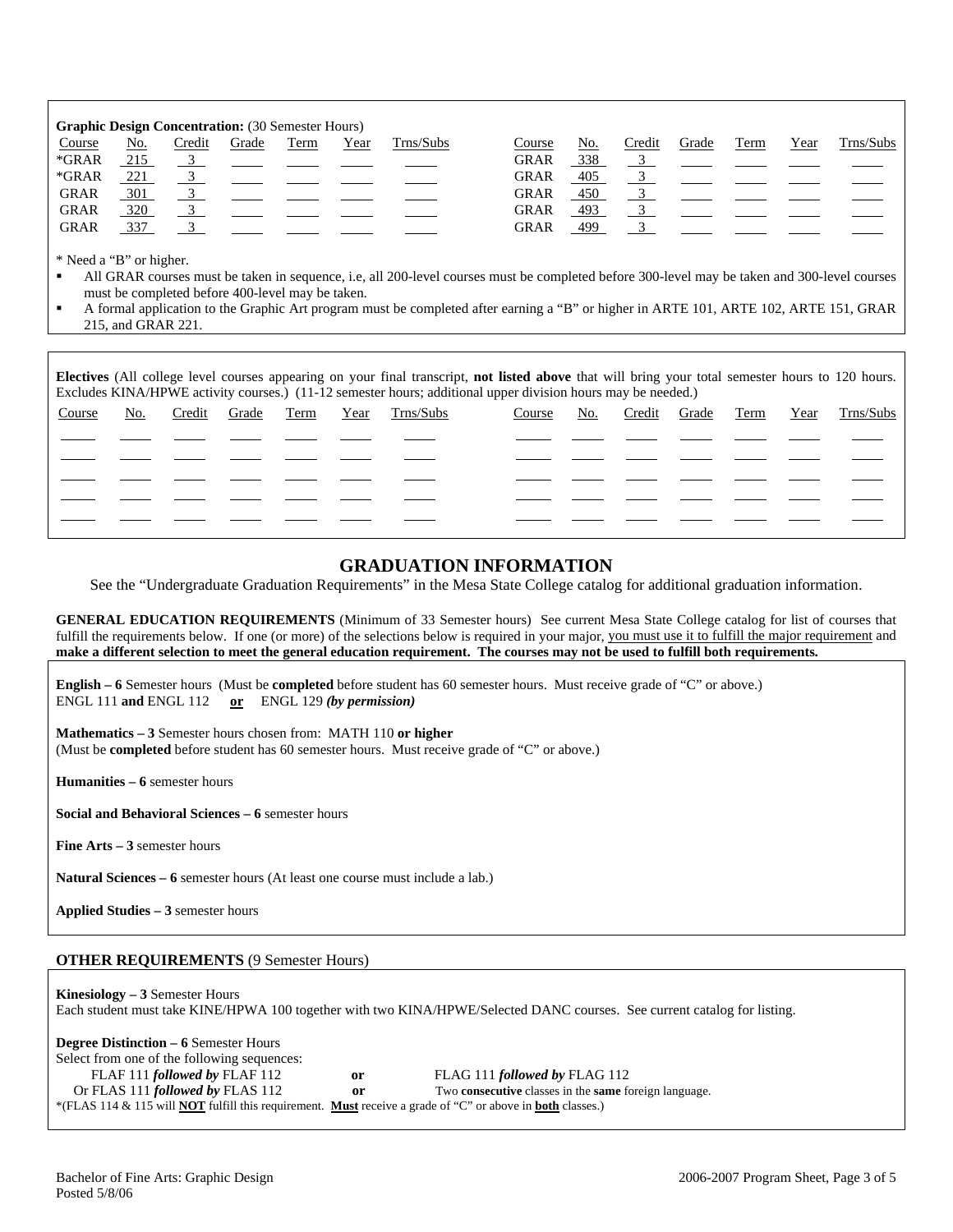**Graphic Design** (66 Semester Hours) All Graphic Design majors must maintain at least a 3.0 average in their **upper division GRAR** courses.

**Art Core** (36 Semester Hours)

ARTE 101 Two-Dimensional Design ARTE 102 Three-Dimensional Design ARTE 118 History of Art – Prehistory to Renaissance ARTE 119 History of Art – Renaissance to Present ARTE 151 Basic Drawing ARTE 251 Figure Drawing ARTE 291 Painting ARTE 315 Nineteenth-Century Art ARTE 316 Twentieth-Century Art ARTE 351 Drawing ARTE Studio 200 Level (Choose one of the following): ARTE 271 Printmaking – Relief and Intaglio (Fall)  **or** ARTE 272 Printmaking – Lithography (Spring) ARTE Studio 300 Level (Choose one of the following): ARTE 371 Printmaking – Relief and Intaglio (Fall) **or** ARTE 372 Printmaking – Lithography (Spring) **or** ARTE 391 Painting (Fall/Spring)

**Graphic Design Concentration** (30 Semester Hours)

GRAR 215 Graphic Design I GRAR 221 Graphic Design II GRAR 301 Computer Illustration GRAR 320 Letterforms and Typography GRAR 337 Applied Illustration GRAR 338 Advertising Design I GRAR 405 Web Site Design GRAR 450 Corporate Design GRAR 493 Portfolio Construction GRAR 499 Internship

# **SPECIAL REQUIREMENTS:**

**(1)** In an effort to meet industry standards, Macintosh computers are used exclusively in all computer-based GRAR courses. Majors are strongly advised to consider purchasing a Macintosh and related print and web publication software for personal use. **(2)** Progression requirements: All Graphic Design courses must be taken in sequence. All required 200 level courses must be completed before 300 level courses may be taken. All required 300 level courses must be completed before 400 level courses may be taken. **(3)** Admission in the program after the sophomore year will be contingent upon the student's satisfying the following requirements:

**(a)** Completion of Graphic Art Admission Application Form.

**(b)** Complete of ARTE 101 Two-Dimensional Design, ARTE 102 Three-Dimensional Design, ARTE 151 Basic Drawing, GRAR 215 Graphic Design I, and GRAR 221 Graphic Design II, with a grade of B or A. **(c)** 3.0 GPA or better in the major.

**General Electives: 11-12 Semester Hours;** 4-7 semester hours of upper division credit may be needed.

Students are required to participate in exit examinations or other programs deemed necessary to comply with the college accountability requirement. All degree requirements must be completed as described above. Any exceptions or substitutions must be recommended in advance by the faculty advisor and approved by the Department Head.